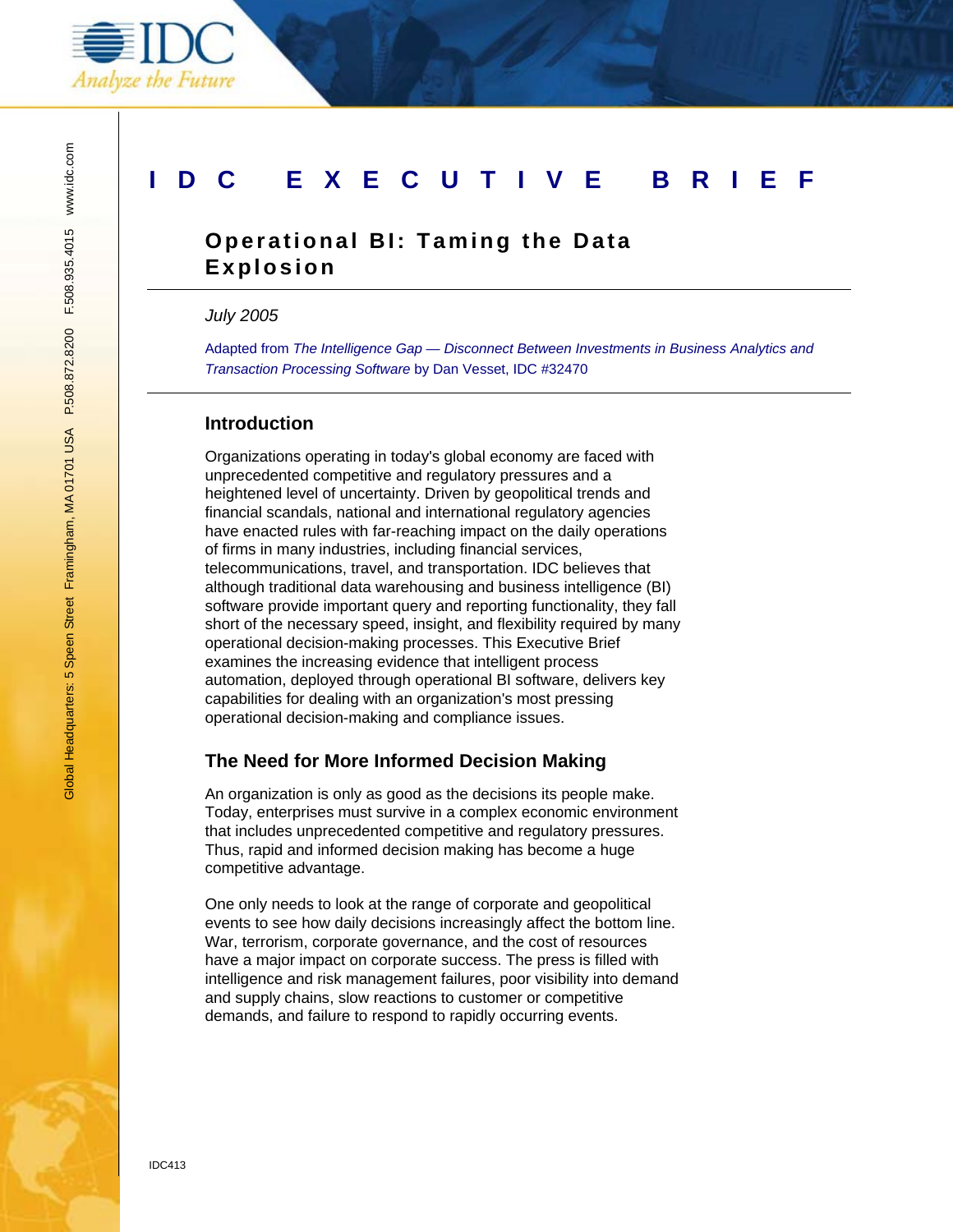On top of that, the uncertainty surrounding economic conditions appears to be more profound than in past decades. Economic pressures are compounded by the trend toward continuously shrinking decision cycles where faster as well as more accurate, insightful, and flexible decision making is critically important.

Ironically, these pressures appear to be heightened by the increasing amounts of data available to today's decision makers. Data gathering has always been critical in enterprise decision making, but there exists today a "data explosion," in which too much information actually hinders the decision-making process.

So how can organizations improve decision making?

#### **Intelligent Process Automation**

Increasing evidence shows that what IDC calls "intelligent process automation," deployed through operational BI software, can help enterprises make better decisions to deal with today's complex operational and compliance issues.

For years, organizations have used "best-practice" design to make business processes more intelligent, but IDC sees a trend in which enterprises are combining high-impact business processes with critical data gathering and analysis to improve overall decision making.

Intelligent process automation solutions support:

- Repeatable operational decisions such as anti–money laundering, fraud detection, and pricing optimization (These decision processes are characterized by extremely short decision cycles.)
- Event-driven automation based on transaction monitoring or continuous data integration to support faster decision making, including customer, account, employee, or supplier profiling
- Advanced analytics for decision optimization and analytics-driven workflow (For example, predictive models evaluate alternatives and optimization considers risk and probabilities, complex rules definition, review, adjustment, and execution.)
- Workflow and collaborative tools to automate the movement, analysis, approval, and action steps to support daily, repeatable operational decisions and provide the right information to the right people at the right time.

#### **Beyond Traditional Business Intelligence**

Traditional BI tools, commonly based on simple arithmetic calculations (e.g., aggregation, sorting, and ranking) and focused on the analysis of historical data (weekly, monthly, yearly), have come a long way in optimizing the information delivery process.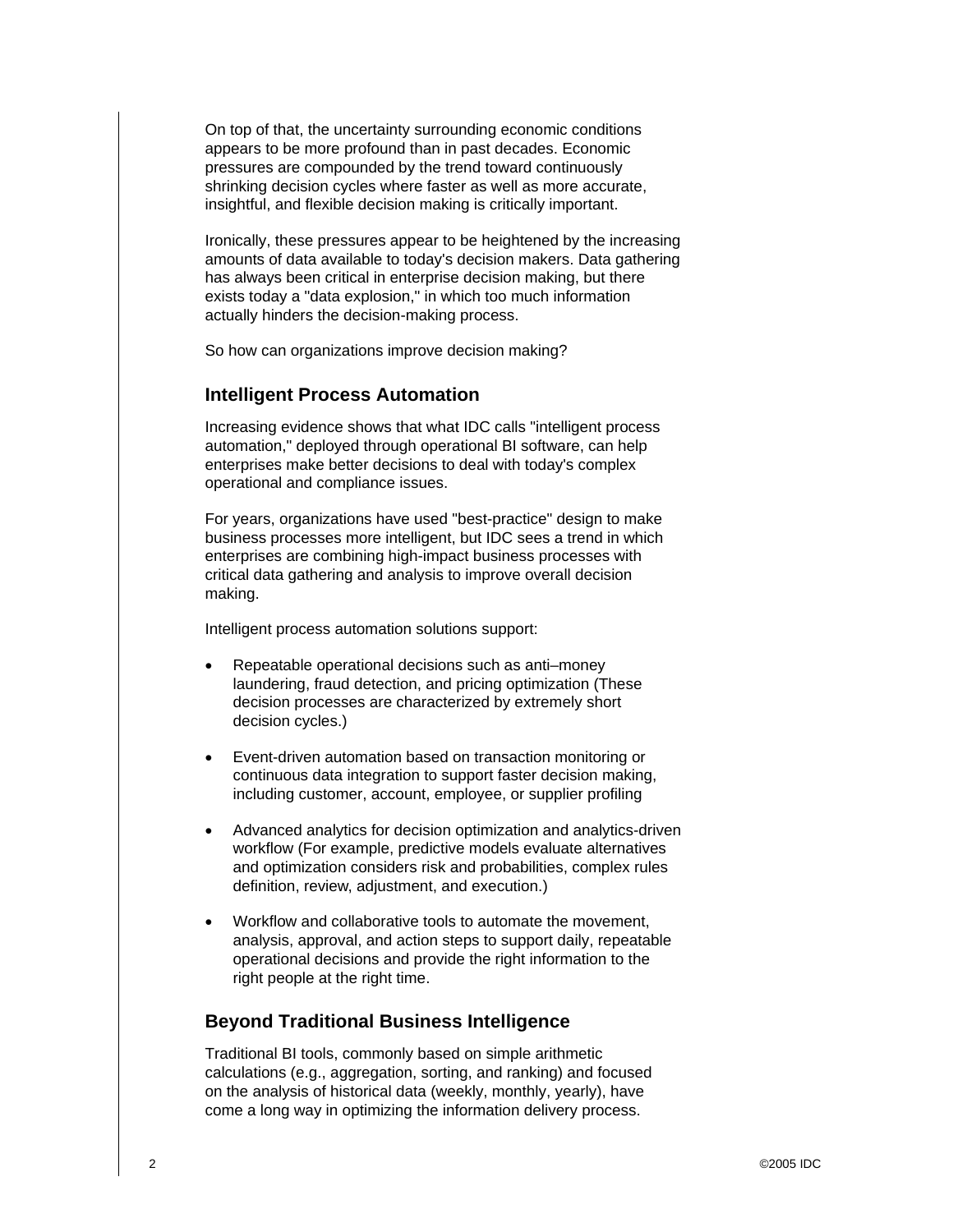However, standalone reports focused on basic information delivery remain disconnected from core operational processes and do not provide the required level of support for what-if analysis, scenario planning, and forecasting.

For example, data warehouses are fine for aggregating data in batches from different operational systems based on predetermined data models at certain intervals. In fact, the growing data volumes and subsequent need for more scalable analytic processing power are becoming more important. However, predetermined intervals at which extraction, transformation, and loading (ETL) routines load data introduce latency, and prebuilt data models are optimized for specific queries.

To overcome these shortcomings of traditional BI, organizations should focus on automating decision-making processes through operational BI that supplements data warehousing tools with realtime data integration, workflow management, and collaborative tools.

#### **Where Operational BI Benefits Most**

All business processes that are supported by operational applications are targets for operational BI; in other words, organizations should consider embedding analytics into these mission-critical processes. Whenever a decision needs to be made, an opportunity exists to inject intelligence into the process.

Automation is accomplished through better and faster data capture, more advanced analytics, and workflow-based information delivery to decision makers or other applications. Repeatable operational decisions are automated in response to events where analytics drive the business process workflow. (It's worth noting that operational BI can include advances such as enterprise information integration, or EII, that can be used for on-the-fly data federation.)

Business processes that benefit most from intelligent process automation can be categorized into three groups:

- 1. **Operations/production analytic applications** that measure and optimize the production and delivery of a company's products and/or services — such as demand planning, manufacturing quality analysis, and fraud detection
- 2. **Customer-related analytic applications** that measure and optimize customer relationships — including marketing analysis, Web clickstream analysis, and customer profitability analysis
- 3. **Business performance management/financial analytic applications** that measure and optimize financial performance and/or establish and evaluate an enterprise business strategy such as scorecarding, budgeting/planning, and financial consolidation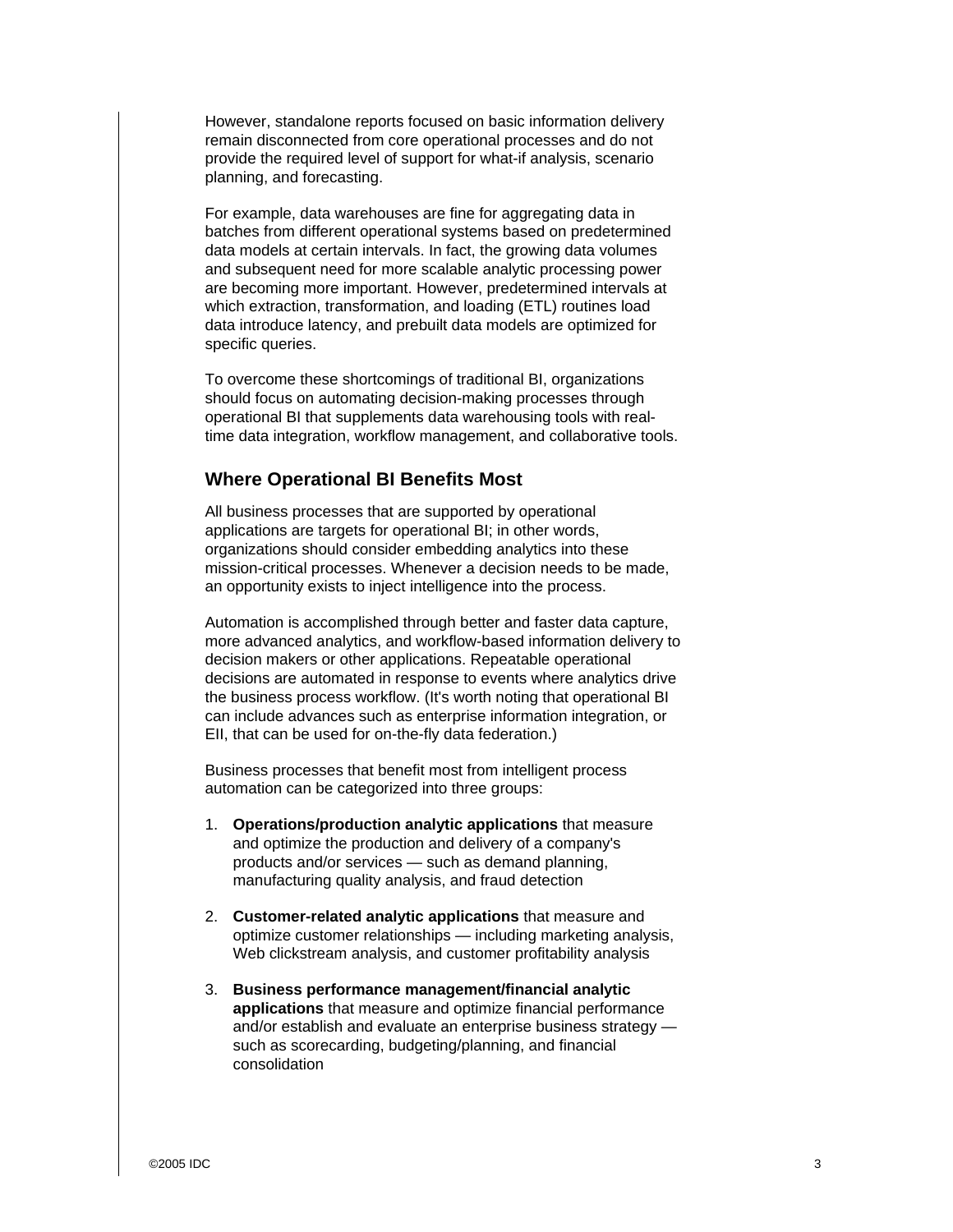Operations/production processes are the primary areas where managers must be able to monitor and respond to events. Organizations must be able to quickly modify production and delivery of products and services as rapidly as economic conditions change. Because operational decisions are by nature recurring or repeatable, decision-making processes exist that are amenable to automation, such as those that set prices, recommend products or services, extend credit, monitor product quality, and detect suspicious transactions (e.g., fraud or money laundering). Another specific example of operational BI can be found in the context of RFID.

Thirty-five percent of respondents to an IDC survey regarding investments in connection with RFID technology adoption stated that they will be investing in new analytic technology (e.g., data warehousing and data integration). This was the highest softwarerelated category indicated by end users. Figure 1 presents the specific business analytics–related software upgrade needs.

# Expected Software Tool Upgrades *Q. Which software tools do you expect to have to upgrade to benefit from RFID?*  0 10 20 30 40 50 Portal or dashboard Data mining (e.g., statistical analysis) Data integration tools (e.g., extract, transform, and load [ETL]) Real-time data integration tools (e.g., enterprise information integration [EII], monitoring) Business intelligence (e.g., query and reporting) Alerting tools to deliver information to multiple devices (e.g., desktop, laptop, PDA, phone) Data warehouse (% of responses)

### **FIGURE 1**

Source: IDC and *Logistics Today*, 2004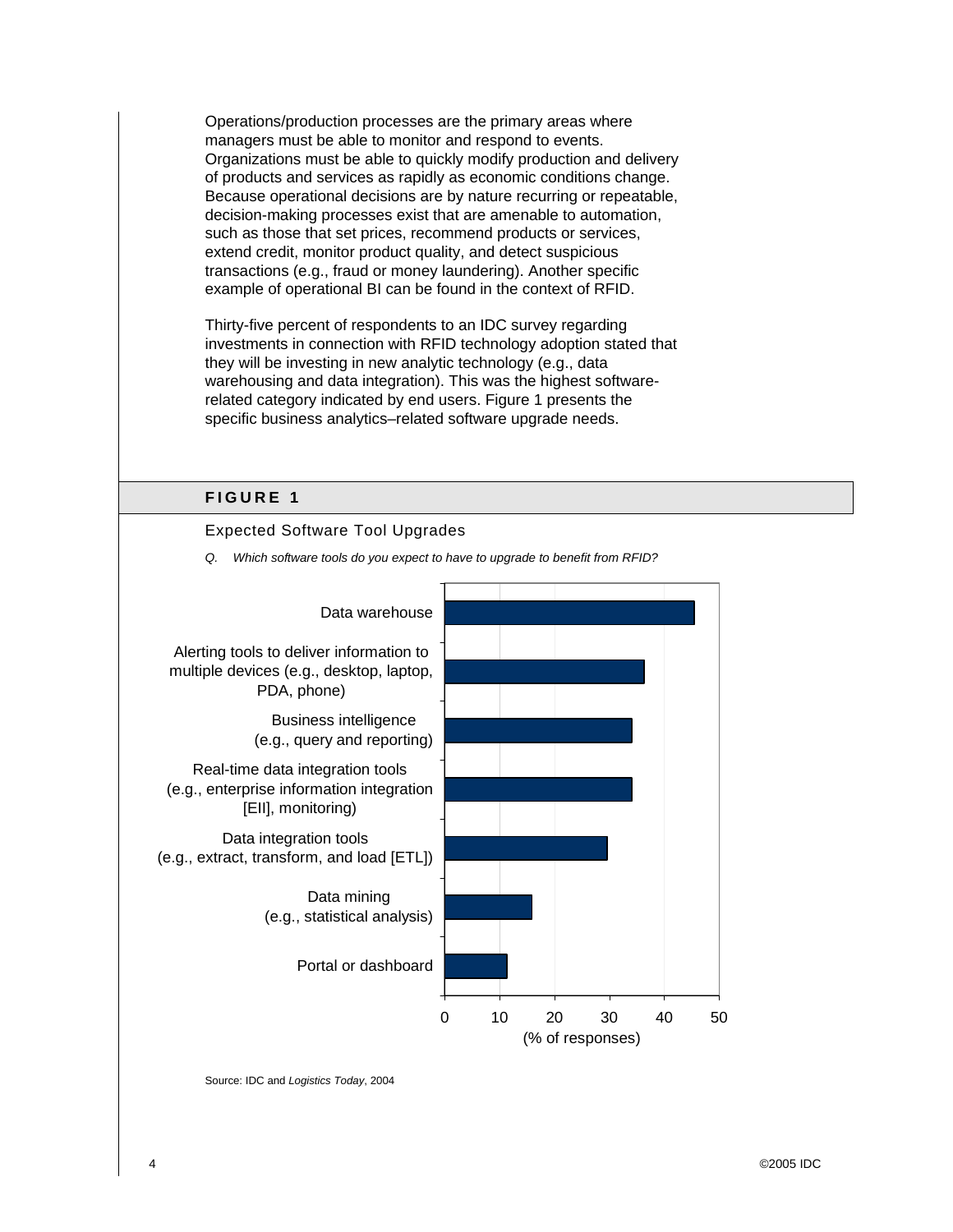On the one hand, it's unclear why data warehousing tools would emerge as the leading tools category to require upgrading. At first glance, if the primary benefit of RFID technology is to provide more real-time visibility into supply chain activities, then a data warehouse with its inherent latency doesn't seem to be a key component of the RFID support architecture.

On the other hand, a by-product of RFID data used for real-time process monitoring and improvement is the requirement to store this data for historical analysis purposes. This would be necessary not only for internal performance management reasons but also for compliance reasons. For example, governmental regulations already exist for tracking certain goods. In the current political and security environment, it's not difficult to predict that with wider adoption of RFID, such regulations may expand.

This need is a key driver of new investments in operational BI to support these processes (see Figure 2).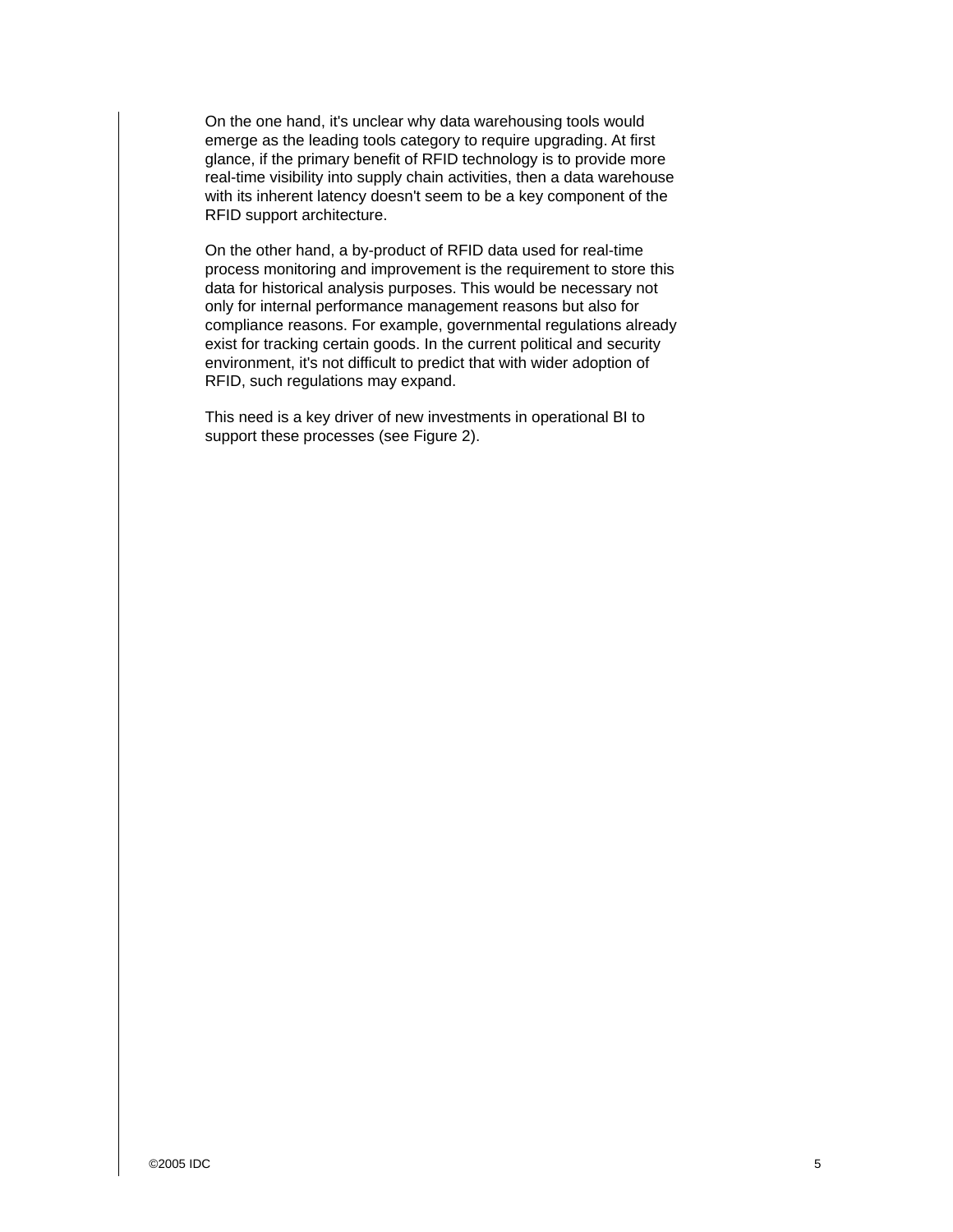

Source: IDC and *DM Review's Readership Surveys*, 2002–2004

In addition, regulatory requirements of Section 409 of the Sarbanes-Oxley Act dictate "real-time issuer disclosures" on a "rapid and current basis" concerning material changes to a company's financial condition or operations. These disclosures "may include trend and qualitative information along with graphic presentations" as "is necessary or useful for the protection of investors and in the public interest." Thus, operational BI can become an important tool to achieve sustainable compliance by providing automation of financialand control-based business processes supported by collaborative technologies. Key events can be monitored, analyzed, and acted on in a consistent manner.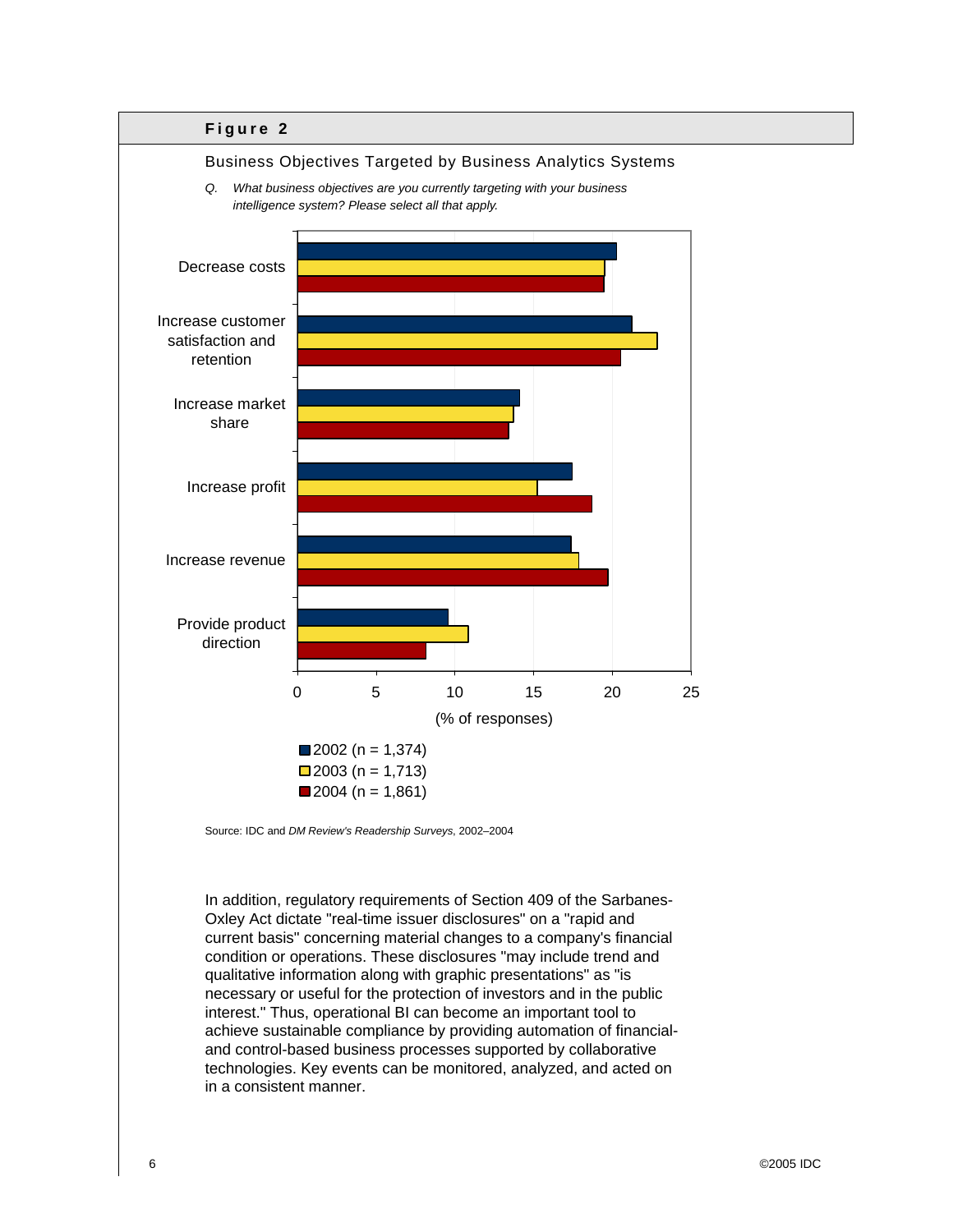### **Trends and Considerations**

Organizations without a solid software architecture for intelligent process automation lack the ability to make information-based decisions that incorporate historical trends, monitor current transactions, and evaluate future scenarios using predictive analytics. Intelligent process automation typically must be achieved on a departmental or functional level first; attempting it on an enterprise level is a goal, but almost paralyzing in its challenge.

Research shows that organizations in all but a few market areas fall short in their investment and deployment of the necessary enabling technology:

- In 2004, for every dollar spent on transaction processing applications or capturing data into databases, only \$0.27 was spent on getting the data out for business analytics to support decision making and statutory reporting processes. In other words, organizations are collecting information, but not using it as well as they could.
- Only 14% of managers in a recent IDC survey reported feeling very confident with the statement that the reports (and/or alerts) developed in their organizations deliver relevant information to the right people at the right time.
- Currently, business activity monitoring software is, at best, adopted by less than 10% of organizations.

IDC research also shows that progress is being made by capturing and automating decision-making processes for repeatable operational decisions. In fact, analytic applications with the highest returns on investment are those that are tightly integrated into operational business processes. Yet organizations adopting this technology face several nontechnical business challenges, including:

- **Reallocation of staff.** For example, prior to implementing operational BI software for anti–money laundering, personnel at banks spent 80% of their time and effort looking for unusual activity. After the implementation, they spent 80% of their time and effort investigating unusual activity. As a result of improved process automation, banks began receiving more alerts of suspicious activity that required investigators' to follow up.
- **Changing the culture of decision making.** Another significant adjustment, and perhaps the most difficult for many organizations, will be to change decision-making processes from reactive to proactive.
- **Complete commitment.** As always, software is only an enabler of intelligent process automation. Organizations that adopt such a strategy will fail unless they follow through with aligning their resources, processes, and values to become more adaptive and intelligent in how they make decisions.